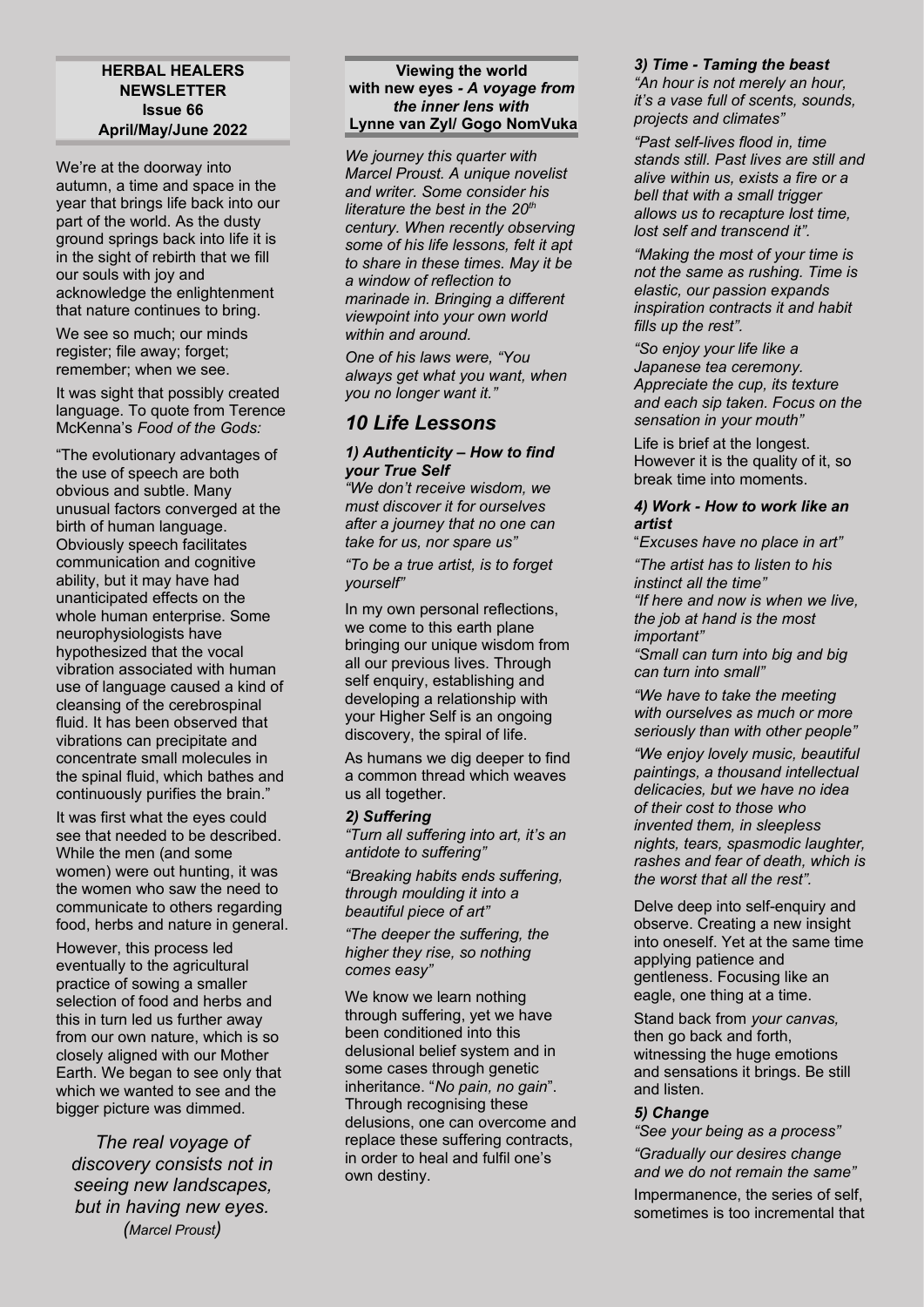we do not notice the process of becoming.

So embrace change and think of yourself as a work in progress. Be loving and kind to yourself. There is no rush for the "end goal", if fact what is that, exactly?

#### *6) Books*

*"Nourish your imagination. A book is like a window into our inner thoughts and feelings. Each chapter telling a story. As we read book, we read ourselves".* 

This is an awakening which inspires ourselves. Now we write and tell our own story for the world to hear and ourselves to heal.

# *7) Creativity*

*"How to have new eyes"*

*"Our sensory experiences change us. It can't be forced, it strikes you unexpected"*

By awakening our creativity and imagination, we go with the flow of life. With each stitch in time we begin weaving all the threads together. Creating a magical tapestry of colours and hues, filled with stories and memories creating our masterpiece for lifetimes and generations to come.

# *8) Fear*

*"Where times we become paralysed, leave the future worries to your future self".*

Fear of being "mediocre", expectations of the mind etc. we create our blocks. We can learn to de-programme and remove these blocks from within our nerves. From this starting point we can observe the subconscious and their objections which have been lodged there. One layer at a time, we remove the "*Holy Cows*", replacing them with positive loving in the NOW affirmations.

# *9) Possession*

*"Own nothing" "We sometimes grieve over the loss of self we once were and at some point we lose everything and learn not to own anything"*

Everything is fleeting! We are constantly bombarded by media and live in a consumerist nightmare. This brainwashing leads to desires of greed and hording.

*"In Buddhism: you avoid possessions and attachment in order to ease your suffering. When we have nothing, it's easier to detach. The less you own, the more freedom it gives you to observe life".*

*We are born and die naked!*

Nurture every-thing and live from your heart. For "Home" is where the heart is.

#### *10) Meaning*

*"We experience our death many times in our life, this is not something new"*.

Make the most of your life, find meaning in the *PRE-SENT,* for *NOW is the GIFT.*

We spend lifetimes of learning, unlearning, changing perspectives. As we awaken within, we return "HOME" to the pathways of our hearts.

*PEACE & THE EARTH* On a global scale, the Earth is asking for our participation: What are you CONSCIOUSLY CHOOSING, another and completely different reality.

A world that is abundant, safe, co-operative, peaceful and nurturing.

So face what needs to be faced and then receive the blessings of new beginnings that are right here in front of your eyes!

May you find your "*Proustine moment*" ...your unique "*Madeleine moment dipped in tea*"



#### **Blessings upon Blessings to you all -** *Gogo NomVuka*

#### *From Natures Cabinet*

*Silene belledoides* English : Dream-root IsiXhosa: Ubulau ; Notolano guaiano

**Usage**: The root of this plant has been used traditionally by the Xhosa people in 3 day healer initiation ceremonies where it is drank with little food and much song and dance to stimulate connection and dreaming of ones ancestors.

#### **Description and diagnostic features**

It is from the genus Silene that has representatives worldwide. The leaves are broad like tobacco leaves but much smaller. The 5 petaled flowers have the petals split like the soapwort from Europe.

**Uses -** Dream herb. The root is dried and pounded in a pestle and mortar to split the fibres apart so the powder falls out. About a level teaspoon of the powder is placed in a 3 litre can of water and stirred with a forked stick to produce foam. This has to be stirred for three days and two nights intermittently to keep the water covered in foam. The foam is then sucked up into the mouth, after every stirring, where the bubbles break up and the air is breathed into the lungs. You do this on your knees with your hands preferably held behind the back. Before taking in more foam it is stirred again. A single herb can also be added to the water and this soapy water extracts the content of the herb making it into a picture medicine similar to a homeopathic medicine. The extreme dilution and serial stirring creates a serial increase in potency just like classical homeopathy. With the air of the bubbles being breathed into the lungs it also is possible to absorb the diluted and potentised medicine directly into the body without digestion.

**Warning -** On the third day the can of liquid is poured out over the body and it is rubbed down. If needed a clean fresh batch can be started again.

**Habitat -** Grows best in semi shade under trees.

**Propagation - Grows from seed.** Comes up after rain has fallen on the seed in the ground.

*Ref & Copy-write: Zanemvula Traditional Healing*

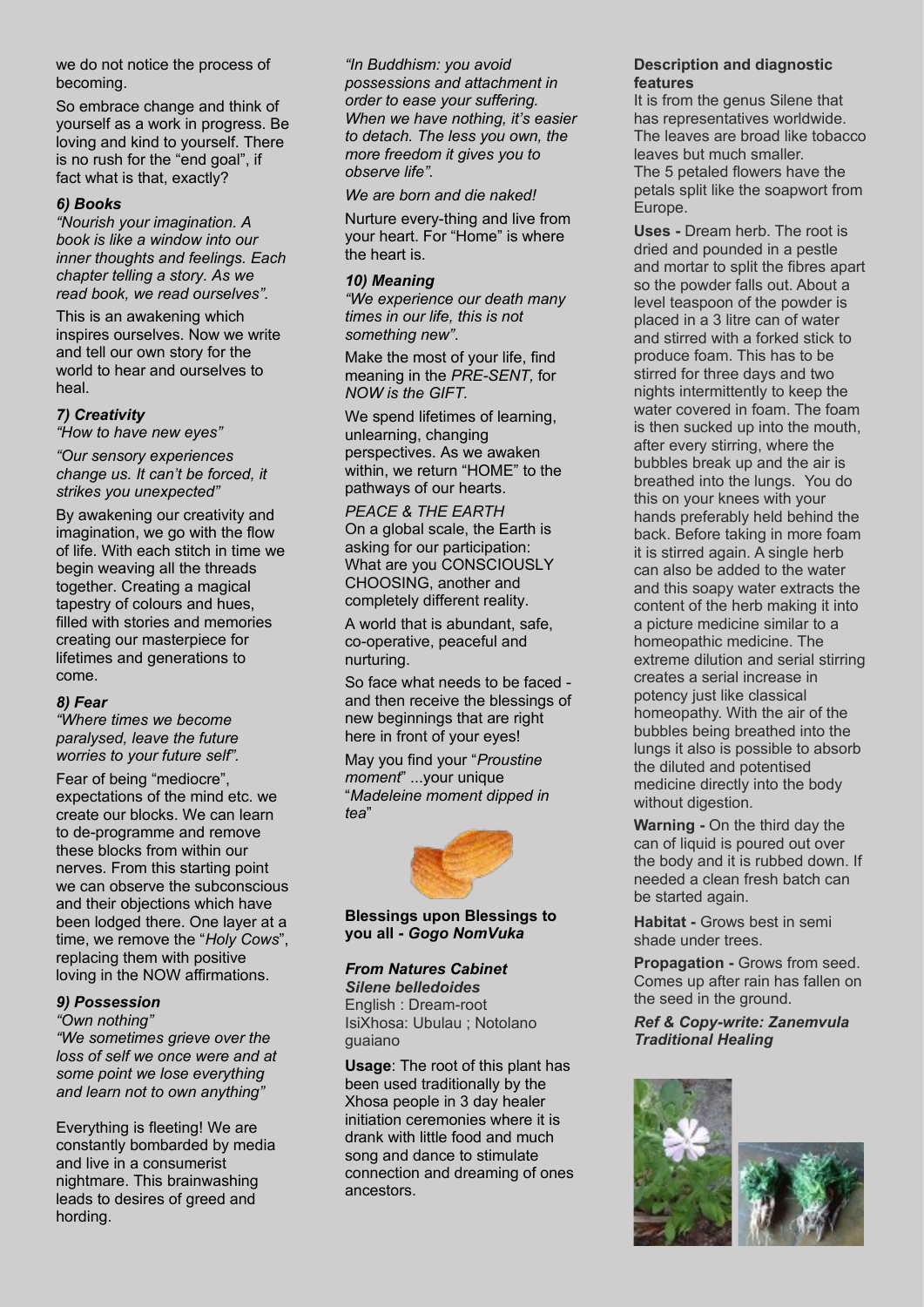#### **CONSCIOUSLY USING HERBS** With Michele Slabbert

Throughout history herbs and plants have been used to feed and heal us. Enjoying your food herbs as simple herbal remedies can ward off a variety of common ailments, before they have a chance to take hold of our systems. Herbal washes or teas are simple to make and assist us in the process of self-healing.

It is when we consciously choose a herb, fruit or vegetable to add to our smoothies or foods we begin the process of becoming our own healer.

There are so many herbs available to us today, but we need only keep the basics around us in order to maintain a healthy state. Sometimes we do pick up more challenging ailments, but by keeping herbs in our diets either in cooking or in self-healing, will make a difference to our general well-being.

Please remember that herbs are potent healers and that they should only be taken for a few days when self-healing. If the condition is not improving please seek the aid of a Health Care **Practitioner** 

To make a herbal tea to drink take 1 teaspoon of dried herb or 2 teaspoons of chopped fresh herb. Place in a cup and fill with boiling water. Cover the cup. Infuse for 5 to 10 minutes. When lifting the cover ensure that the condensation is allowed to drip back into the cup. Then strain, cool, sip and enjoy!

To make an external infusion, take a handful of herb and place in a bowl with a snug fitting lid. Fill the bowl with boiling water. Cover. Allow to infuse until cool. Strain. Pour a little into another container and use this to clean the area affected. This strained liquid will last in the fridge for 24 hours.

Add the following to your smoothies or salads when you feel out of sorts.

*Lemon Balm* (Melissa Off.) is a calming and restorative herb.

*Parsley* is a gentle detoxifier and helps to speed up the healing process.

*Peppermint* calms the muscles of the digestive tract.

*Borage* is also a good herb to use to ward off depression and bring clarity to the situation.

*Calendula Flowers* ease menstrual cramps and mild muscle aches.

*Basil* is cleansing and will ease an upset stomach.

A tea of *Stinging Nettle* leaves is cleansing and detoxifying as it flushes toxins from the liver. It is also a good tea to have when menstruation is heavy as it eases the blood flow. I add fresh nettle leaves to stews, which adds a subtle peppery flavour.

*Moringa Leaves* are full of essential disease-preventing nutrients: Vitamin A, which acts as a shield against eye disease, skin disease, heart ailments, diarrhoea, and many other diseases. Vitamin C, fighting a host of illnesses including colds and flu. Calcium, which builds strong bones and teeth, and helps prevent osteoporosis. Potassium, essential for the functioning of the brain and nerves. Proteins, the basic building blocks of all our body cells.

Some of the common ailments Moringa is used for are skin infections, anaemia, respiratory ailments, headaches, blood impurities, arthritis and rheumatism.

*Ginger* is always a good additive to smoothies, stews and refreshing water drinks. Warm ginger tea breaks up mucous and reduces high fevers. Ginger is a natural antioxidant. Stimulates circulation through the digestive system and helps to detoxify the body, relieving muscle aches caused by colds and flu. Ginger relaxes tight muscles.

*Blue Sage and common garden sage* are useful additions, a leaf or two is all that is required when respiratory challenges need addressing. Our indigenous Blue Sage is a valuable asset in any garden.

Bloublomsalie (as Blue sage is known here) Red Sage or Brown sage are potent space cleansers and are as powerful as imphepho.

#### **INDIGENOUS SHOWY MEDICINAL HERBS**

I often sit and listen to the songs that resonate through the trees and shrubs in our gardens. When clarity is needed, breathing with the life of the garden brings delight to all the senses. Healing with our eyes is a gift we often ignore.

If you don't have a garden, there are so many public spaces to meander in and renew your friendship with our home, planet earth. If you do have a garden consider planting a tree or shrub that delights in showing off for a while. Long after the blooms have faded, the show is still held fresh in the mind's eye of the beholder and it is when we hold beauty within that we are truly able to see.

We live in a part of the country that has extremes of weather. Sometimes very hot during the day and cold at night or just plain hot or cold most of the time. In the heat of summer many plants wilt and express their unhappiness by just not returning. So we set up basic shade cloth houses so that both plants and ourselves could enjoy each other's company.

# *Tetradenia Riparia or Ginger*

**Bush.** The sprays of tiny pink/lilac flowers attract a variety of insects and birds that are mostly a delight to watch.



*A feature shrub that showers beauty in its space.*

Medicinally the leaves are used in very weak infusions for respiratory ailments and the crushed leaves are inhaled to treat headaches. (*Van Wyk, van Outsdhoorn, Gericke).* A weak leaf infusion is used for fevers and gingivitis. (*Van Wyk, Gericke).*

A more traditional remedy is to combine 1 teaspoon each of powdered (you can do this in your blender) leaves of Artemisia afra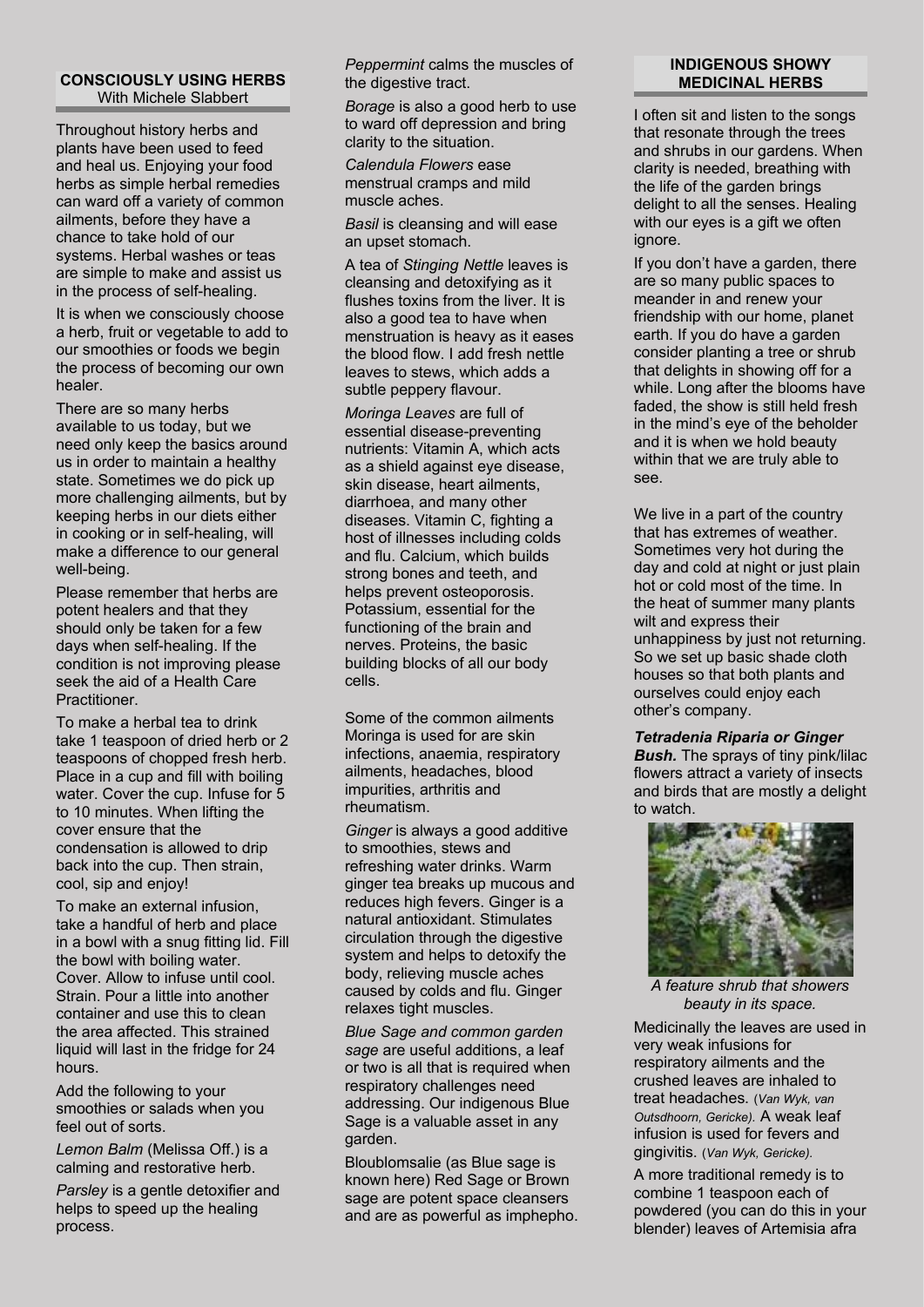(Wilde als) and Tetradenia riparia (ginger bush). Pour 1 litre boiling water over the powder and use as an inhalant for 15 minutes. Repeat 4 times a day*.*

For stuffy and runny noses, coughs, colds try this herbal. Take a ½ teaspoon powdered tetradenia leaves and bring to the boil in 1 litre of water. Boil 10 minutes. Cool, strain and bottle. Take 2 tablespoons 3 times a day. *(Both remedies are from the S.A. Primary Health Care Handbook).*

#### *CAUTION – THIS REMEDY IS NOT TO BE GIVEN TO CHILDREN and ADULTS NOT TO TAKE FOR MORE THAN 4 DAYS.*

Also growing in our greenhouses is a variety of **Wild ginger** which has the most exquisite flower and heavenly scent.

We do not harvest the ginger from this plant as it is grown for the delight of the senses. The ginger is a light purple and weak in flavour. I have seen stressed patients calm almost immediately when they see and smell these delicate blooms. Sight plays a vital part in the healing process.



The delicate flowers can be used in a flower essence to allow creativity to flow. It is best done on the night of the full moon.

Floating flowers on water for upliftment is another cog in the wheel of consciousness. Flowers can be floated either in your garden pond or in a glass bowl inside your home.

*Chamomile flowers* are associated with energy in action and resonates when you are faced with adversity.

*Day Lily flowers* bring about an easing of worries and brings comfort and serenity.

*Gladiolus flower* is associated with strength, and preparedness. Meditate with this flower when you need strength of character.

*Iris flowers* symbolize faith, wisdom and deep friendship. Promotes understanding of the friendship of Self.

# **SEEING WITH NEW EYES with Lois Stahl**

"The real voyage of discovery consists not in seeking new lands but seeing with new eyes."

A pair of wings, a different respiratory system, which enables us to travel through space, would in no way help us, for if we visited Mars or Venus while keeping the same senses, they would clothe everything we could see in the same aspect as the things of the Earth. The only true voyage, the only bath in the Fountain of Youth, would be not to visit strange lands but to possess other eyes, to see the universe through the eyes of another, of a hundred others, to see the hundred universes that each of them sees, that each of them is; and this we do, with great artists, with artists like these we do really fly from star to star.

Once when gazing at the smooth flowing water I realized although the river looked the same day after day it was no more the same from even a second ago. It was constantly changing, always moving, always different. Which is just like us and our thoughts and feelings. What we are thinking now instantly becomes a past thought. Can you remember what you were thinking that seemed so important as recently as an hour before, let alone yesterday? Who we are now is not who we were last year, last week, even a few minutes ago. Already we have changed, we have moved to a different place inside ourselves.

Seeing how the river was constantly changing it was like looking with new eyes, free of the clutter of our own ideas, projections, judgments, or conceptions. Normally we are looking through the lens of our habitual patterns, conditioning and prejudices, through past regrets or future hopes, but without these we find everything is constantly new and unknown. No longer the same boring sameness, each moment is infused with uniqueness. This can be experienced by imagining you have never been here before so that everything is

completely new to you, unknown, waiting to be explored and discovered. Whether you are brushing your teeth, washing the dishes, or doing anything equally mundane, you can see it through new eyes.

All you have to do is be aware, pay attention, and look without any labels, preconceived ideas or expectations. When you pay attention then a tree is just a tree. a mountain is just a mountain. Yet the tree and the mountain is also filled with its own unique beauty. Being aware extends us beyond ourselves. It takes us out of the ego, out of the fixed way we believe things should be, out of self-centeredness, and into awareness of connectedness, of our relationship with everything and everyone.

# *A Walk On The Wild Side*

Try taking a walk in nature, whether in a city park, through a wood, on a beach, by a lake. Make this time an opportunity to see with new eyes: the colours and shapes, the smells and sounds, all unknown. Open yourself to the beauty of this world. If it is raining then enjoy the feeling of water on your face, appreciate how it is nourishing the earth and the plants; if it is windy then marvel at the power of nature, a force that is beyond our control; if it is cloudy then observe the subtle colours and the softness of the air. Be aware of each footstep.

When we see with new eyes the world becomes the greatest of all gifts.

#### **Creating Your Own Positive Reality**

Perception is a fascinating subject. How do we know what's real? It might seem like a foolish question because we can see and touch and interact with the world around us – so there can't be any question about its reality. Can there? We're obviously surrounded by the real world. So why do we develop such different views about what we perceive? Because reality might be more accurately described as an artefact of our minds.

*Keep your dreams alive. Understand to achieve anything requires faith and belief in yourself, vision, hard work,*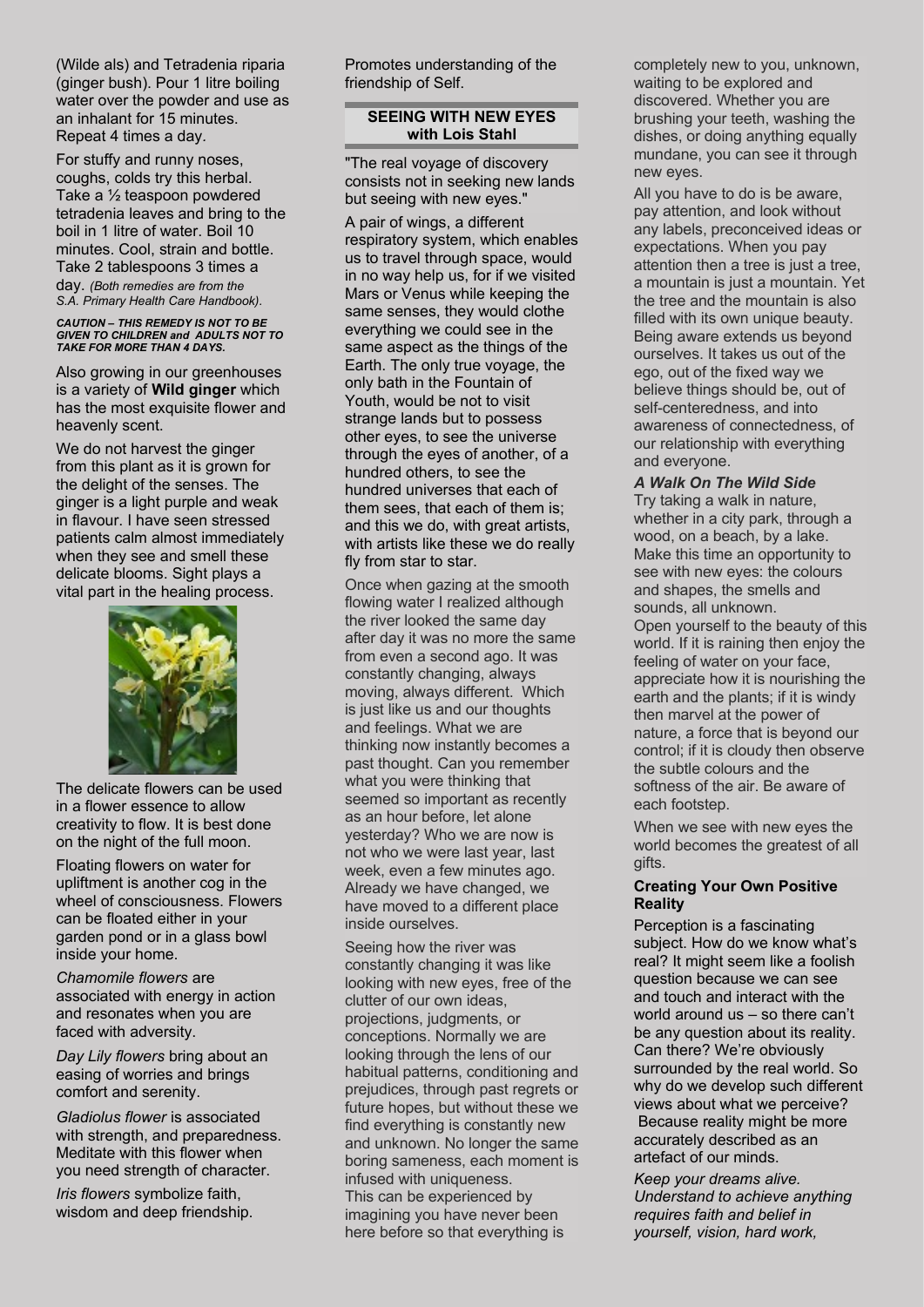#### *determination, and dedication. Remember all things are possible for those who believe.*

Our view of the world is heavily conditioned by our early upbringing and we easily accept its contours and limitations as absolutes. But what if our perception is really a lens? What if it provides a way to see the world by distorting the picture and bending the images to suit our expectations? What if our perception excludes most of what's happening around us because there's just too much information for our conscious minds to absorb?

Let's think about this startling revelation for a moment. It's estimated that we're exposed to something like nine to eleven million bits of data – *every single second*. That's an unimaginably large amount of anything! Yet research indicates that our conscious minds can only handle a maximum of six or seven subjects at any one time. Clearly, we are completely unaware of the vast majority of things that are happening around us. That might seem like a scary proposition but that's the way we function. We filter out almost everything. Yet we firmly believe that we're fully aware of the reality around us. It's why witness statements are so unreliable. Our perception distorts the facts. This phenomenon has been thoroughly researched by behavioural psychologists and reminds us to be very careful when offering a definitive view of anything.

When we add the counterintuitive conclusions that are suggested by the study of quantum physics, we know that our senses are only offering an interpretation of the world. A convenient and mostly practical interpretation that helps us to function in a very busy and challenging environment. But an interpretation nonetheless.

*The mark of your ignorance is the depth of your belief in injustice and tragedy. What the caterpillar calls the end of the world, the Master calls the butterfly.*

The question now is to ask ourselves how our particular view of the world is influencing our lives. Look at the outcomes.

Consider where you are right now. How closely do your circumstances match your needs for a happy, successful and fulfilling life? Once we appreciate that our beliefs – our particular way of seeing the world – are directing many, if not all, of the outcomes in our lives, we can make adjustments that can transform every aspect of this great adventure we call life.

So, how can we take better control of our perceptions and develop belief systems that supports our best interests.

Cognitive Behavioural Therapy invites us to question our feelings, thoughts and reactions before we respond to whatever's happening around us. We ask ourselves the simple question 'What if…' and begin to consider the alternatives. This is a powerful method for interrupting our old, conditioned habits and opening up new choices. It's a way of moving our perception into a new focal plane. And the world appears in a different light.

*My belief is that we were put into this world of wonders and beauty with a special ability to appreciate them, in some cases to have the fun of taking a hand in developing them, and also in being able to help other people instead of overreaching them and, through it all, to enjoy life - that is, to be happy.*

There are other methods we can deploy in the quest for better outcomes in our lives. It's incredibly helpful to create a clear vision of your future and to invest the image with all the emotional energy you can muster. By imagining yourself fully immersed in your beautiful vision of the future, enjoying the experience and feeling wonderful, you invite your subconscious architecture to adapt to the new version of reality that you've created for yourself. And your vast subconscious resources will actively seek out ways to bring your emotionallycharged vision into reality.

This shift in your perception will produce changes in your mind's filtration system, causing it to scan for data from the nine to eleven million bits of data that are bombarding your senses every

second that will serve to bring your vision into manifestation. It's a powerful way to bring your beliefs into alignment with your aspirations for a happier, healthier and more fulfilling life. And, as the lens of your perception shifts its focus, the world will change before your very eyes.

*Don't underestimate the power of your vision to change the world. Whether that world is your office, your community, an industry or a global movement, you need to have a core belief that what you contribute can fundamentally change the paradigm or way of thinking about problems.*



#### **CRYSTAL TALK GREEN TOURMALINE**

Green Tourmaline brings a joy for life. It promotes an appreciation for the many wonders that life has to offer. It encourages patience and openness, as well as sincere interest in fellow human beings. Green tourmaline (also known as Verdelite) strengthens the heart by bringing you in touch with the heart of the planet, offers detoxification effects and has a calming vibration that stimulates happiness and joy.

This is an earth energy stone par excellence! It connects you directly with the earth attuning you to the vibrations of the entire planet.